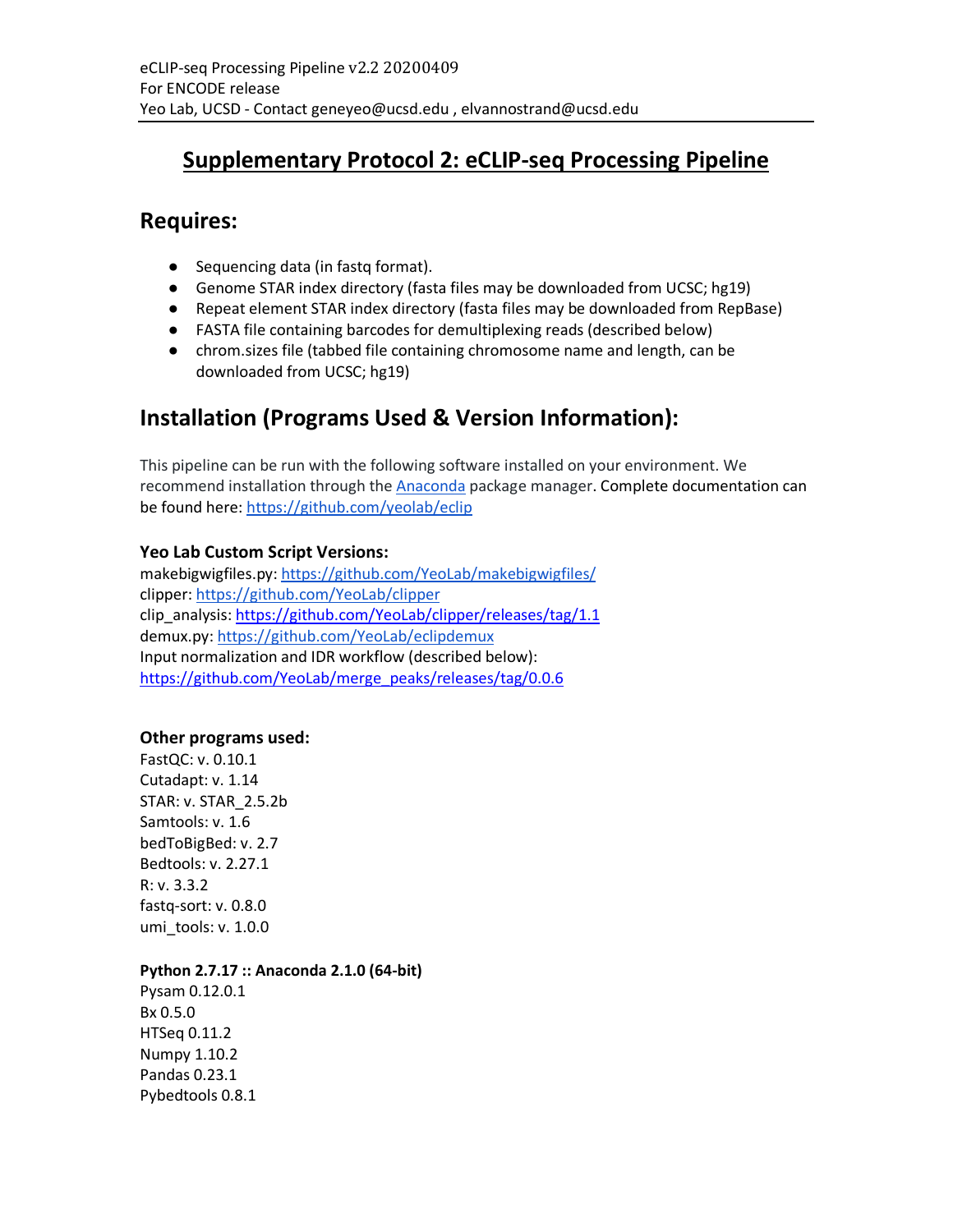Sklearn 0.17.1 Scipy 0.17.1 Matplotlib 2.2.2 Gffutils 0.8.7.1 Statsmodels 0.6.1

**perl=5.10.1 (changes to sorting in 5.22 may work but cause slightly different peak output)** Statistics::Basic 1.6611 Statistics::Distributions 1.02 Statistics::R 0.34

## **Outline of workflow:**

- (paired-end only) Demultiplexes paired-end reads using inline barcodes and extracts unique molecular identifiers (UMI) with eclipdemux. (single-end) extract unique molecular identifiers with umi\_tools
- Trims adapters & adapter-dimers with cutadapt
- Maps to repeat elements with STAR and filter
- Maps filtered reads to genome with STAR
- Removes PCR-duplicates with umi\_tools (single-end) or with a custom python script (barcodecollapsepe.py)
- (paired-end only) Merges multiple inline barcodes and filters R1 (uses only R2 for peak calling)
- Calls enriched peak regions (peak clusters) with CLIPPER
- Uses size-matched input sample to normalize and calculate fold-change enrichment within enriched peak regions with custom perl scripts (overlap\_peakfi\_with\_bam\_PE.pl, peakscompress.pl)

**Usage:**

# **Script Details**

Our processing pipeline is performed using Common Workflow Language (CWL) definition files that take sequencing reads and returns per-replicate peaks that can be used as inputs into an IDR-based workflow to merge replicates. Complete documentation can be found here: https://github.com/yeolab/eclip

# **Human Readable Description of Steps**

**Note**: For paired-end data, until the merging step each script is run twice, once for each barcode used

**Identify unique molecular identifiers (UMIs) (SE)**: Use umi\_tools to extract unique molecular barcodes.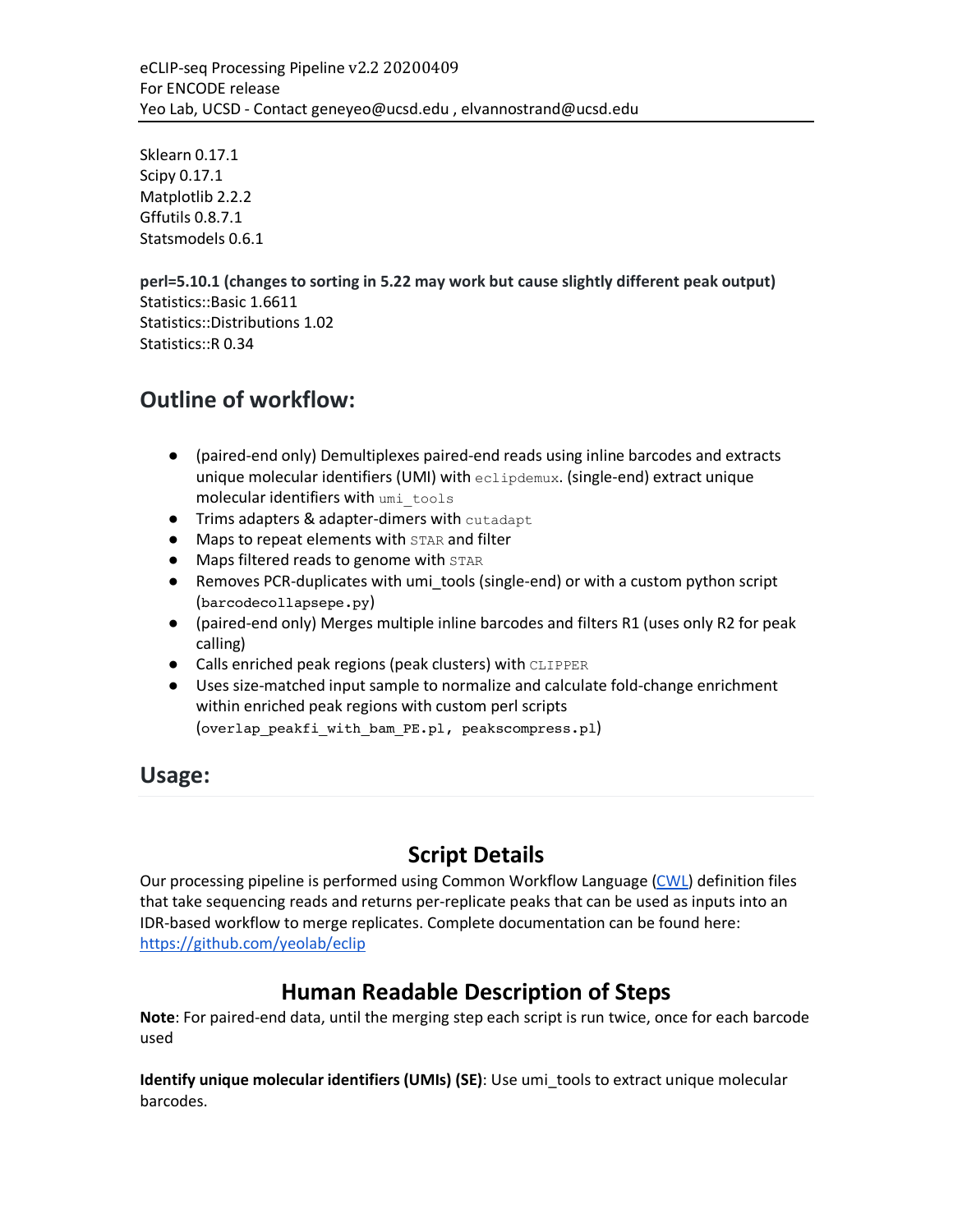```
umi tools extract \
--random-seed 1 \
--bc-pattern NNNNNNNNNN \
--log EXAMPLE SE.rep1 clip.---.--.metrics \
--stdin file \overline{R}1.fastq.gz \setminus--stdout EXAMPLE SE.rep1.umi.r1.fq
```
**Demultiplexing inline barcodes and identify UMIs (PE):** Perform demultiplexing using a supplied barcodes FASTA file. Depending on protocol, --length may be longer than 5.

```
eclipdemux \
--metrics EXAMPLE PE.rep1 clip.---.--.metrics \
-expectedbarcodeida C01 \overline{\setminus}--expectedbarcodeidb D8f \
--fastq 1 file R1.fastq.gz \
--fastq 2 file R2.fastq.gz \
--newname rep2 clip \
--dataset EXAMPLE PE \
--barcodesfile yeolabbarcodes 20170101.fasta \
--length 5
```
- Use the FASTA ID for --expectedbarcodeida and --expectedbarcodeidb corresponding to each expected barcode of your IP sample. Use "NIL" for barcode-less size-matched input
- --length describes the length of the UMI to save.
- --metrics, --newname, --dataset are all labels that can be used to customize output file names
- --barcodesfile contents are described as follows:

#### **Inline barcode description:**

Each inline barcode is ligated to the 5' end of Read1 and its id and sequence are listed below:

- A01 ATTGCTTAGATCGGAAGAGCGTCGTGT
- B06 ACAAGCCAGATCGGAAGAGCGTCGTGT
- C01 AACTTGTAGATCGGAAGAGCGTCGTGT
- D8f AGGACCAAGATCGGAAGAGCGTCGTGT
- A03 ANNNNGGTCATAGATCGGAAGAGCGTCGTGT
- G07 ANNNNACAGGAAGATCGGAAGAGCGTCGTGT
- A04 ANNNNAAGCTGAGATCGGAAGAGCGTCGTGT F05 ANNNNGTATCCAGATCGGAAGAGCGTCGTGT
- RiL19/NIL AGATCGGAAGAGCGTCGTGT

(see eCLIP protocol document for full description of these oligos)

We have observed occasional double ligation events on the 5' end of Read1, and we have found that to fix this requires we run cutadapt twice. Additionally, because two adapters are used for each library (to ensure proper balancing on the Illumina sequencer), two separate barcodes may be ligated to the same Read1 5' end (often with 5' truncations). To fix this we split the barcodes up into 15bp chunks so that cutadapt is able to deconvolute barcode adapters properly (as by default it will not find adapters missing the first N bases of the adapter sequence)

The barcodes file is made by appending one of the barcodes below (these are the same barcode sequences used to demultiplex). See example file (yeolabbarcodes\_20170101.fasta): AAGCAAT A01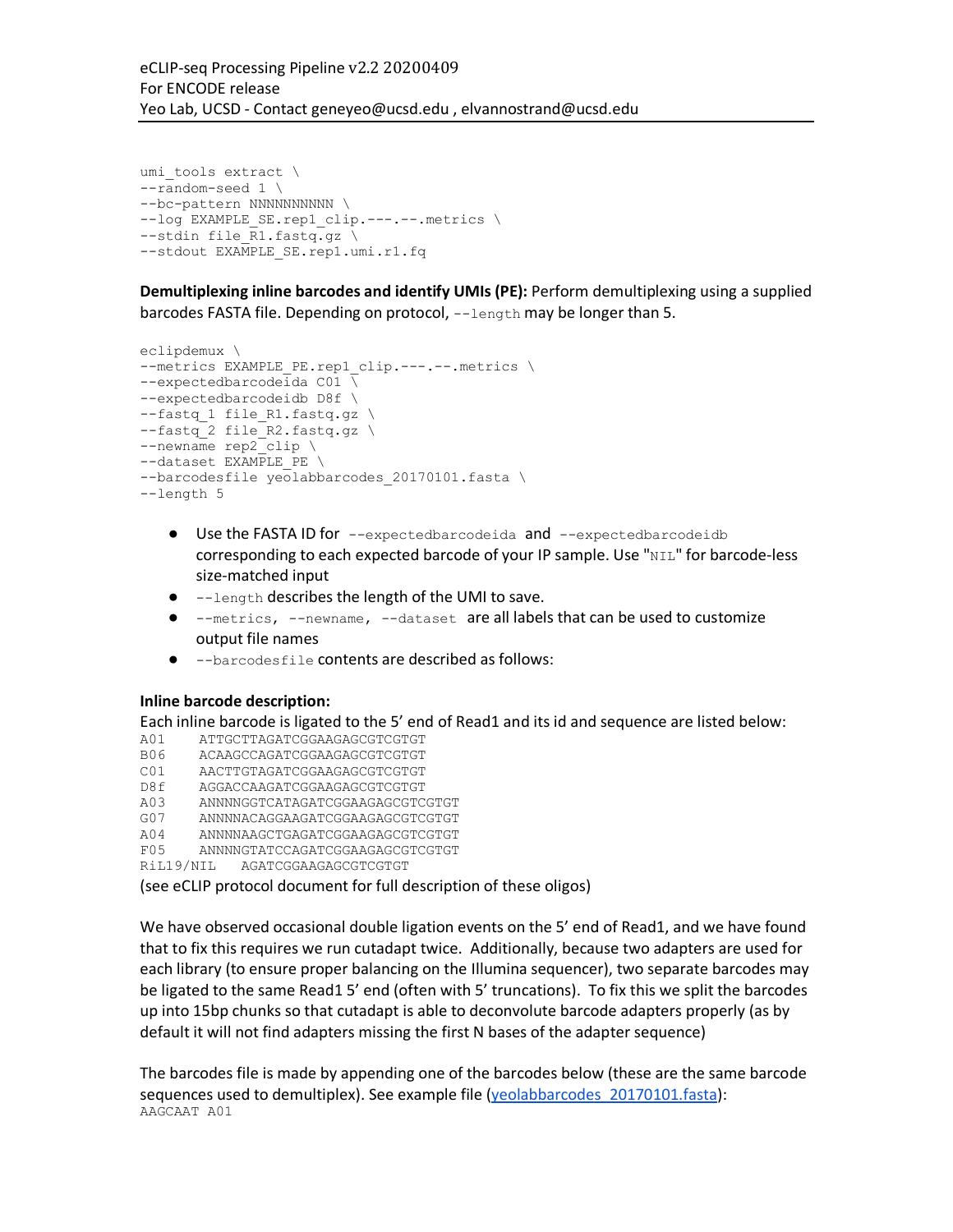GGCTTGT B06 ACAAGTT C01 TGGTCCT D8f ATGACCNNNNT A03 TCCTGTNNNNT G07 CAGCTTNNNNT A04 GGATACNNNNT F05

#### To the 5' adapter CTTCCGATCT

**Cutadapt round 1**: Takes output from demultiplexed files. Run to trim off both 5' and 3' adapters on both reads

```
cutadapt \
-f fastq \
--match-read-wildcards \
-times 1 \
-e 0.1 \
-0 1 \
--quality-cutoff 6 \
-m 18 \
-a NNNNNAGATCGGAAGAGCACACGTCTGAACTCCAGTCAC \
-g CTTCCGATCTACAAGTT \
-g CTTCCGATCTTGGTCCT \
-A AACTTGTAGATCGGA \
-A AGGACCAAGATCGGA \
-A ACTTGTAGATCGGAA \
-A GGACCAAGATCGGAA \
-A CTTGTAGATCGGAAG \
-A GACCAAGATCGGAAG \
-A TTGTAGATCGGAAGA \
-A ACCAAGATCGGAAGA \
-A TGTAGATCGGAAGAG \
-A CCAAGATCGGAAGAG \
-A GTAGATCGGAAGAGC \
-A CAAGATCGGAAGAGC \
-A TAGATCGGAAGAGCG \
-A AAGATCGGAAGAGCG \
-A AGATCGGAAGAGCGT \
-A GATCGGAAGAGCGTC \
-A ATCGGAAGAGCGTCG \
-A TCGGAAGAGCGTCGT \
-A CGGAAGAGCGTCGTG \
-A GGAAGAGCGTCGTGT \
-o EXAMPLE_PE.rep2_clip.C01.r1.fqTr.fq \
-p EXAMPLE_PE.rep2_clip.C01.r2.fqTr.fq \
EXAMPLE PE.rep2 clip.C01.r1.fq.gz \
EXAMPLE PE.rep2 clip.C01.r2.fq.gz
```
**Fastqc round 1**: Run and examined by eye to make sure libraries look alright

fastqc -t 2 --extract -k 7 EXAMPLE PE.rep2 clip.C01.r1.fqTr.fq -o . fastqc -t 2 --extract -k 7 EXAMPLE\_PE.rep2\_clip.C01.r2.fqTr.fq –o .

**Cutadapt round 2**: Takes output from cutadapt round 1. Run to trim off the 3' adapters on read 2, to control for double ligation events.

cutadapt \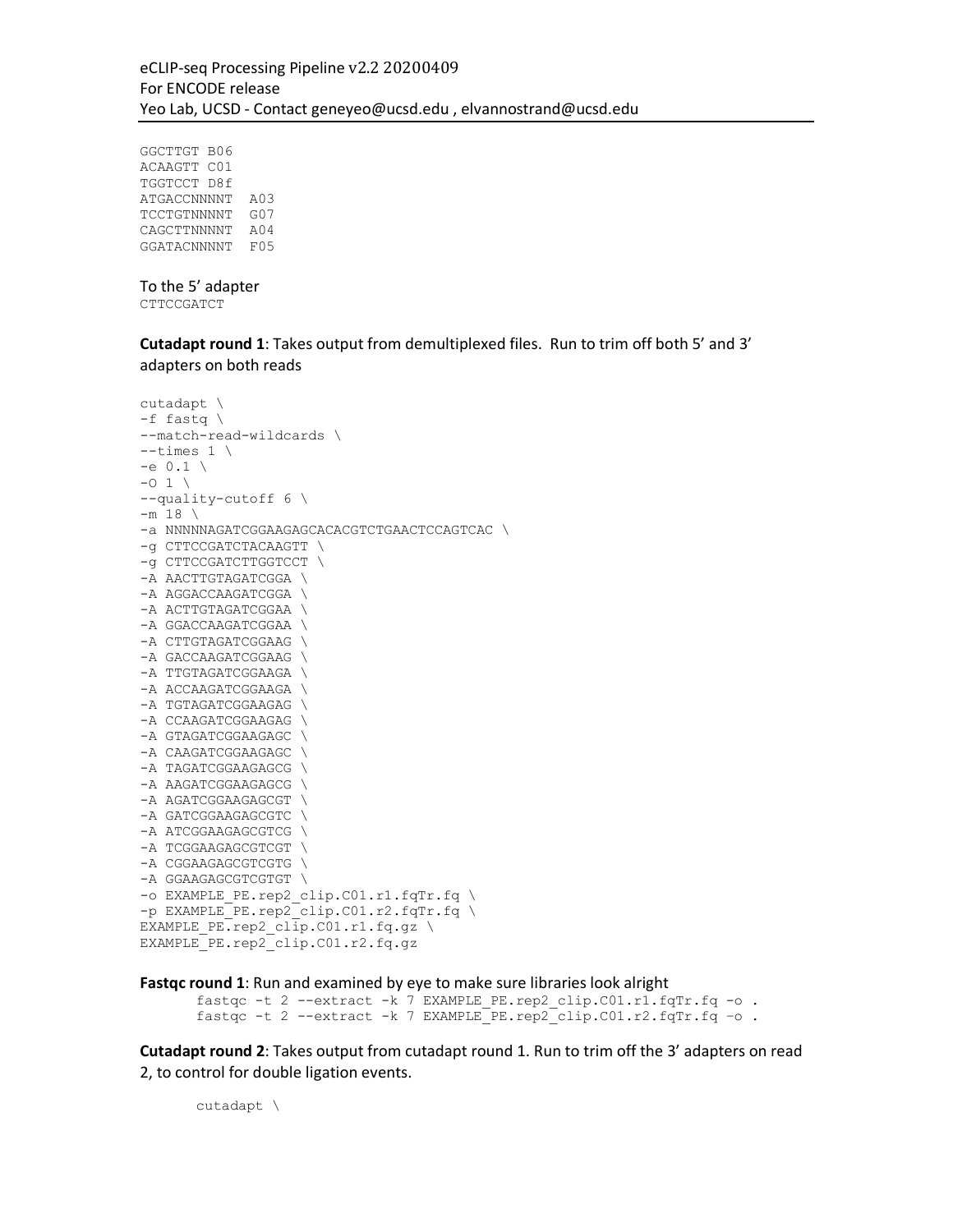```
-f fastq \
--match-read-wildcards \
--times 1 \ \backslash-e 0.1-0 5 \backslash--quality-cutoff 6 \
-m 18 \
-A AACTTGTAGATCGGA \
-A AGGACCAAGATCGGA \
-A ACTTGTAGATCGGAA \
-A GGACCAAGATCGGAA \
-A CTTGTAGATCGGAAG \
-A GACCAAGATCGGAAG \
-A TTGTAGATCGGAAGA \
-A ACCAAGATCGGAAGA \
-A TGTAGATCGGAAGAG \
-A CCAAGATCGGAAGAG \
-A GTAGATCGGAAGAGC \
-A CAAGATCGGAAGAGC \
-A TAGATCGGAAGAGCG \
-A AAGATCGGAAGAGCG \
-A AGATCGGAAGAGCGT \
-A GATCGGAAGAGCGTC \
-A ATCGGAAGAGCGTCG \
-A TCGGAAGAGCGTCGT \
-A CGGAAGAGCGTCGTG \
-A GGAAGAGCGTCGTGT \
-o EXAMPLE PE.rep2 clip.C01.r1.fqTrTr.fq \
-p EXAMPLE PE.rep2 clip.C01.r2.fqTrTr.fq \
EXAMPLE PE.rep2 clip.C01.r1.fqTr.fq \setminusEXAMPLE_PE.rep2_clip.C01.r2.fqTr.fq
```
**Fastqc round 2:** Takes output from STAR rmRep. Runs a second round of fastqc to verify that after read grooming the data still is usable.

```
fastqc -t 2 --extract -k 7 EXAMPLE PE.rep2 clip.C01.r1.fqTrTr.fq -o .
fastqc -t 2 --extract -k 7 EXAMPLE_PE.rep2_clip.C01.r2.fqTrTr.fq –o .
```

```
Fastq-sort: Takes cutadapt round 2 output and sorts to reduce randomness
```

```
fastq-sort --id EXAMPLE_PE.rep2_clip.C01.r1.fqTrTr.fq > 
EXAMPLE PE.rep2 clip.C01.r1.fqTrTr.sorted.fq
fastq-sort --id EXAMPLE_PE.rep2_clip.C01.r2.fqTrTr.fq > 
EXAMPLE PE.rep2 clip.C01.r2.fqTrTr.sorted.fq
```
**STAR rmRep**: Takes sorted output from cutadapt round 2. Maps to human specific version of RepBase used to remove repetitive elements, helps control for spurious artifacts from rRNA (& other) repetitive reads.

```
STAR \
--runMode alignReads \
--runThreadN 8 \
--genomeDir homo sapiens repbase v2 \
--genomeLoad NoSharedMemory \
--alignEndsType EndToEnd \
--outSAMunmapped Within \
--outFilterMultimapNmax 30 \
--outFilterMultimapScoreRange 1 \
--outFileNamePrefix EXAMPLE PE.rep2 clip.C01.r1.fqTrTr.sorted.STAR \
--outSAMtype BAM Unsorted \
```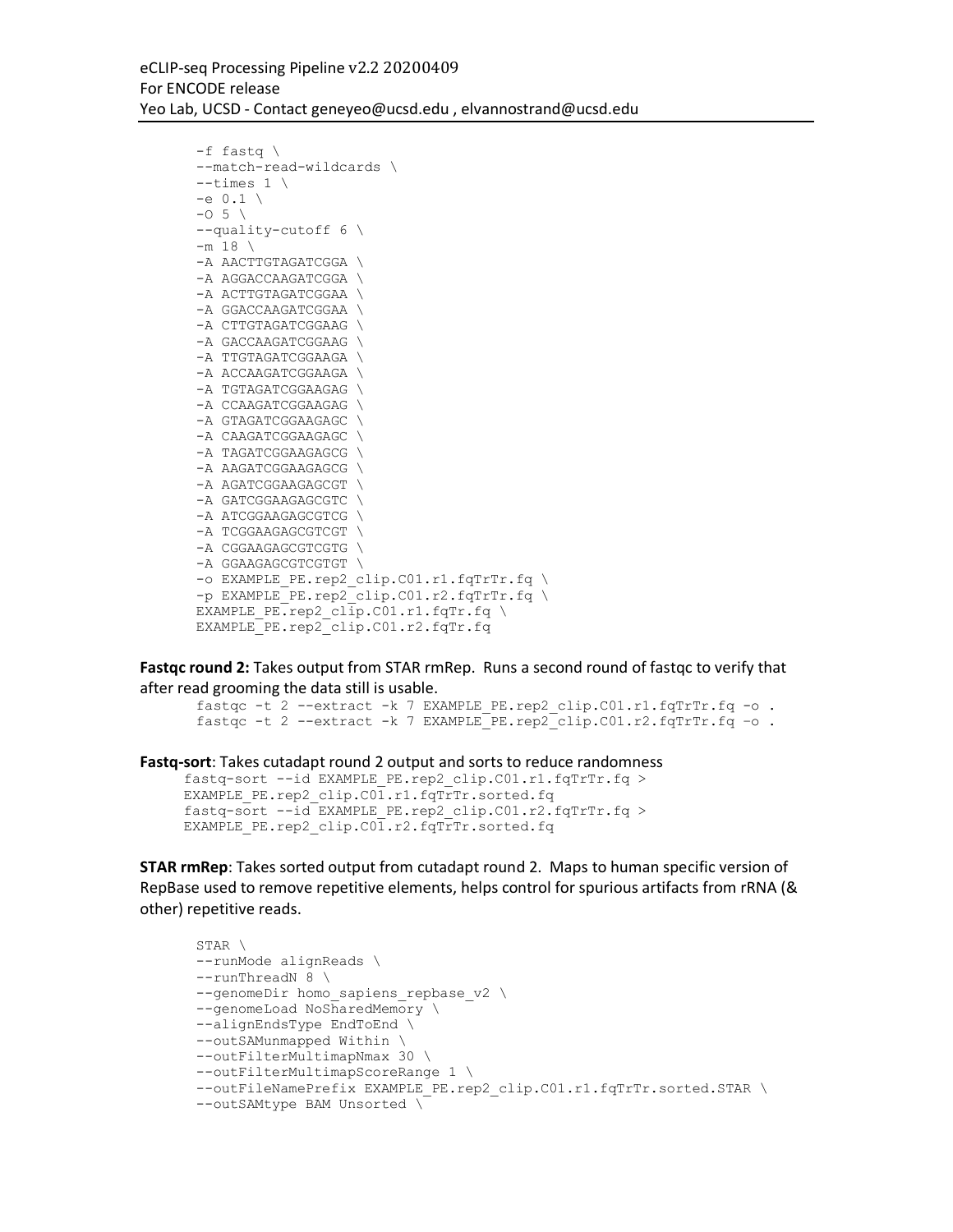```
--outFilterType BySJout \
--outBAMcompression 10 \
--outReadsUnmapped Fastx \
--outFilterScoreMin 10 \
--outSAMattrRGline ID:foo \
--outSAMattributes All \
--outSAMmode Full \
--outStd Log \
--readFilesIn EXAMPLE PE.rep2 clip.C01.r1.fqTrTr.sorted.fq
EXAMPLE PE.rep2 clip.C01.r2.fqTrTr.sorted.fq
```
#### **Re-name files**: re-name repeat-mapped outputs

```
mv EXAMPLE_PE.rep2_clip.C01.r1.fqTrTr.sorted.STARAligned.out.bam 
EXAMPLE PE.rep2 clip.C01.r1.fq.repeat-mapped.bam
```

```
mv EXAMPLE_PE.rep2_clip.C01.r1.fqTrTr.sorted.STARUnmapped.out.mate1 
EXAMPLE PE.rep2 clip.C01.r1.fq.repeat-unmapped.fq
mv EXAMPLE_PE.rep2_clip.C01.r1.fqTrTr.sorted.STARUnmapped.out.mate2 
EXAMPLE PE.rep2 clip.C01.r2.fq.repeat-unmapped.fq
```
**Fastq-sort**: Takes unmapped output from STAR rmRep and sorts it to account for issues with STAR not outputting first and second mate pairs in order

```
fastq-sort --id EXAMPLE PE.rep2 clip.C01.r1.fq.repeat-unmapped.fq >
EXAMPLE PE.rep2 clip.C01.r1.fq.repeat-unmapped.sorted.fq
fastq-sort --id EXAMPLE_PE.rep2_clip.C01.r2.fq.repeat-unmapped.fq > 
EXAMPLE PE.rep2 clip.C01.r2.fq.repeat-unmapped.sorted.fq
```
**STAR genome mapping**: Takes output from STAR rmRep. Maps unique reads to the human genome

```
STAR \
--runMode alignReads \
--runThreadN 8 \ \ \ \ \--genomeDir /stage/hg19 star sjdb \
--genomeLoad NoSharedMemory \
--readFilesIn \
EXAMPLE PE.rep2 clip.C01.r1.fq.repeat-unmapped.sorted.fq \
EXAMPLE_PE.rep2_clip.C01.r2.fq.repeat-unmapped.sorted.fq \
--outSAMunmapped Within \
--outFilterMultimapNmax 1 \
--outFilterMultimapScoreRange 1 \
--outFileNamePrefix EXAMPLE PE.rep2 clip.C01.r1.fq.repeat-unmapped.sorted.STAR
\setminus--outSAMattributes All \
--outSAMtype BAM Unsorted \
--outFilterType BySJout \
--outReadsUnmapped Fastx \
--outFilterScoreMin 10 \
--outSAMattrRGline ID:foo \
--outStd Log \
--alignEndsType EndToEnd \
--outBAMcompression 10 \
--outSAMmode Full
```
**Re-name BAM:** rename genome-mapped outputs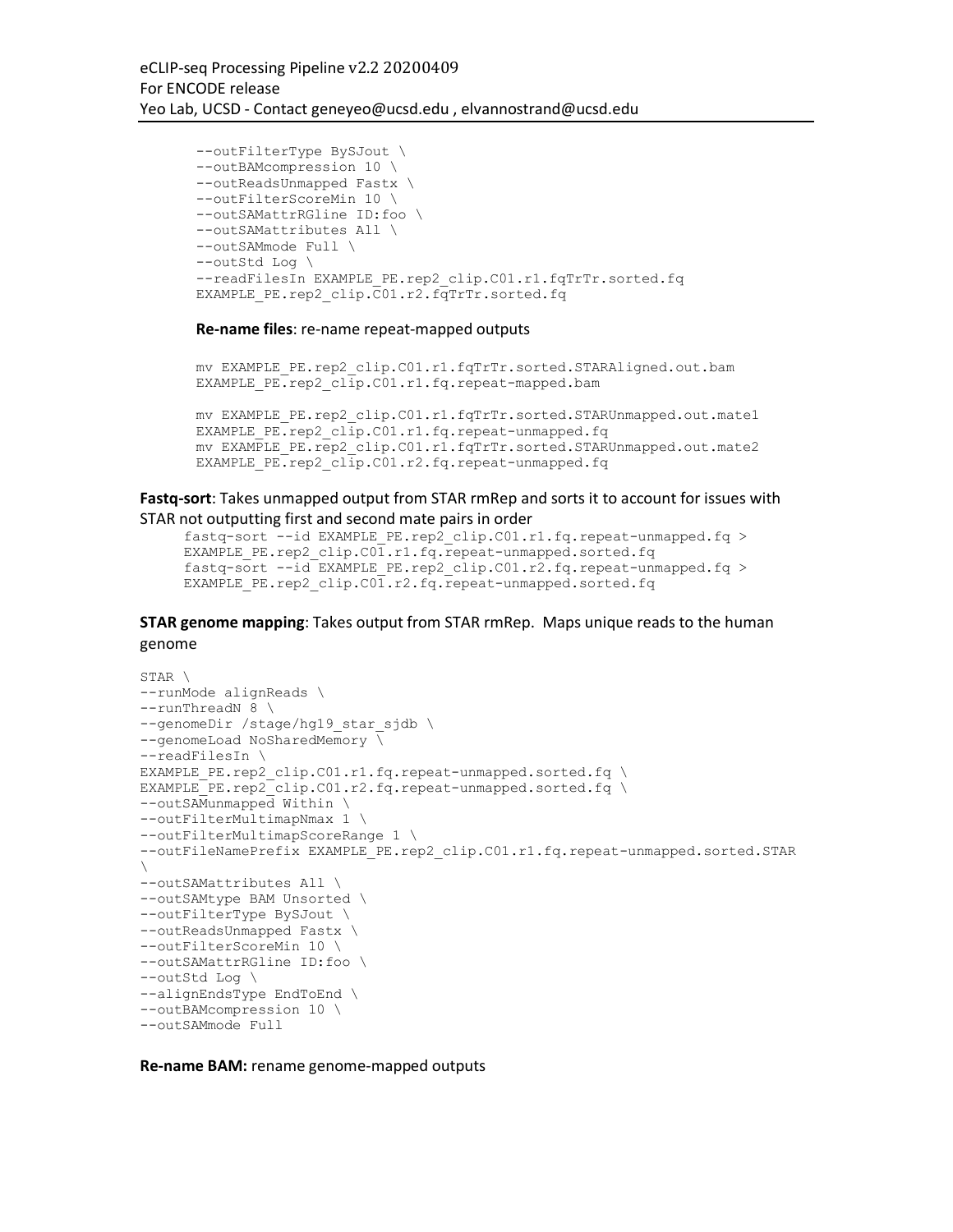mv EXAMPLE\_PE.rep2\_clip.C01.r1.fq.repeat-unmapped.sorted.STARAligned.out.bam EXAMPLE PE.rep2 clip.C01.r1.fq.genome-mapped.bam

#### **Name sort BAM:** sort output from STAR by name to ensure read pairs are adjacent.

```
samtools sort -n -o EXAMPLE PE.rep2 clip.C01.r1.fq.genome-mappedSo.bam
EXAMPLE PE.rep2 clip.C01.r1.fq.genome-mapped.bam
```
**Barcode\_collapse\_pe (PE)**: takes output from STAR genome mapping. Custom random-meraware script for PCR duplicate removal.

```
barcodecollapsepe.py \
-o EXAMPLE PE.rep2 clip.C01.r1.fq.genome-mappedSo.rmDup.bam \
-m EXAMPLE_PE.rep2_clip.C01.r1.fq.genome-mappedSo.rmDup.metrics \
-b EXAMPLE PE.rep2 clip.C01.r1.fq.genome-mappedSo.bam
```
**Position sort BAM**: Takes output from barcode collapse PE (or from SE namesort bam). Sorts resulting bam file for use downstream.

```
samtools sort -o EXAMPLE PE.rep2 clip.C01.r1.fq.genome-
mappedSo.rmDupSo.bam EXAMPLE_PE.rep2_clip.C01.r1.fq.genome-
mappedSo.rmDup.bam
```
**Barcode\_collapse\_se (SE):** takes output from STAR genome mapping. Use umi\_tools dedup to identify the extracted random-mer from the previous step and perform PCR duplicate removal.

```
umi tools dedup \
--random-seed 1 \
---I EXAMPLE SE.rep1 clip.umi.r1.fq.genome-mappedSoSo.bam \
--method unique \
--output-stats EXAMPLE SE.rep1 clip.umi.r1.fq.genome-mappedSoSo.txt \
-S EXAMPLE SE.rep1 clip.umi.r1.fq.genome-mappedSoSo.rmDup.bam
```
**Samtools index**: Takes output from sortSam, makes bam index for use downstream.

samtools index EXAMPLE PE.rep2 clip.C01.r1.fq.genome-mappedSo.rmDupSo.bam

**Samtools merge (PE only)**: Takes inputs from multiple final bam files. Merges the two technical replicates for further downstream analysis.

```
samtools merge EXAMPLE PE.rep2 clip.C01.r1.fq.genome-
mappedSo.rmDupSo.merged.bam EXAMPLE_PE.rep2_clip.C01.r1.fq.genome-
mappedSo.rmDupSo.bam EXAMPLE_PE.rep2_clip.D8f.r1.fq.genome-
mappedSo.rmDupSo.bam
```

```
Samtools index: Takes output from sortSam, makes bam index for use downstream. 
       samtools index EXAMPLE PE.rep2 clip.C01.r1.fq.genome-
      mappedSo.rmDupSo.merged.bam
```
**Samtools view (PE only)**: Takes output from samtools merge. Only outputs the second read in each pair for use with a single stranded peak caller. This is the final bam file to perform analysis on.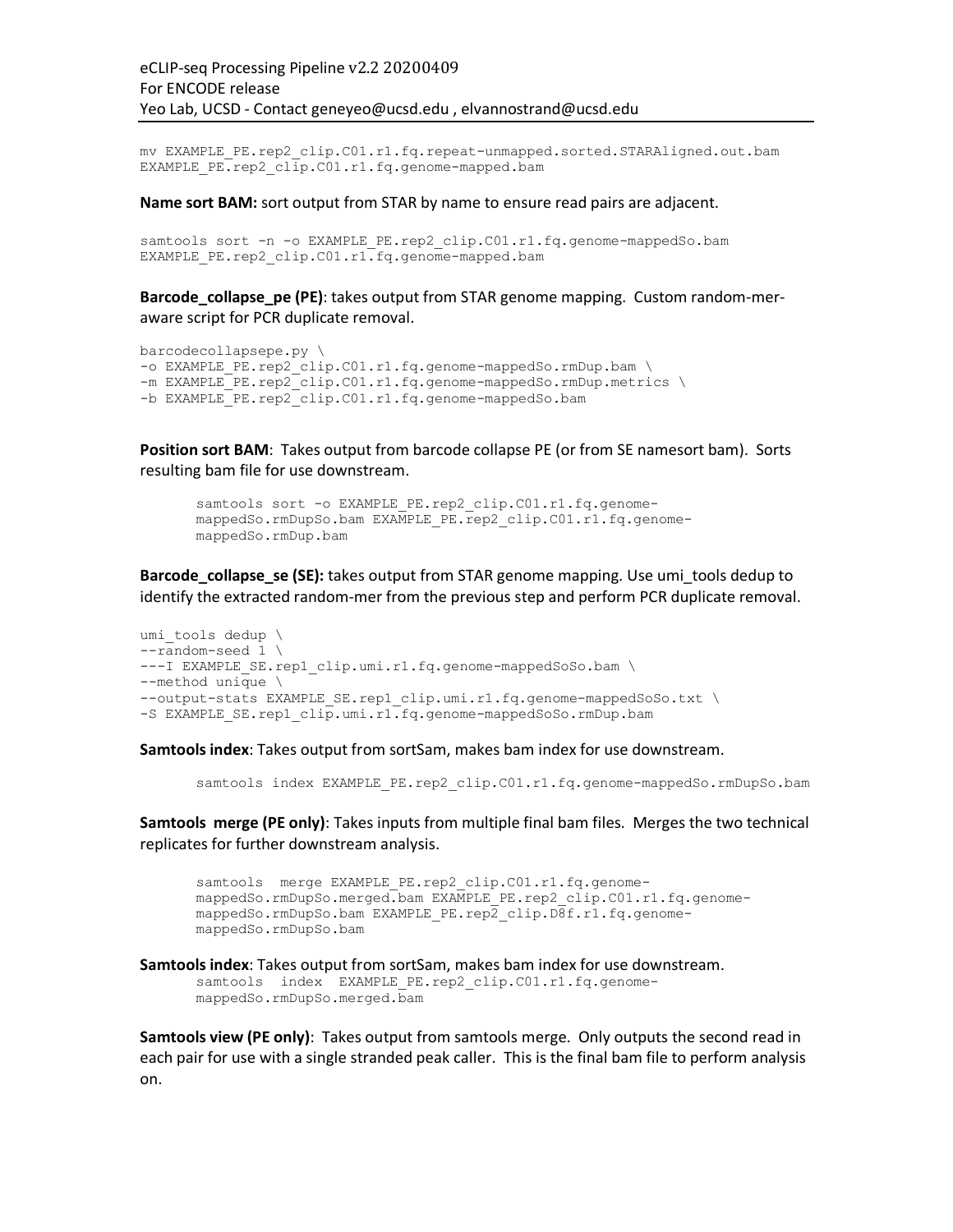```
samtools view -f 128 -b -o EXAMPLE PE.rep2 clip.C01.r1.fq.genome-
mappedSo.rmDupSo.merged.r2.bam EXAMPLE_PE.rep2_clip.C01.r1.fq.genome-
mappedSo.rmDupSo.merged.bam
```
**Make normalized read density bigwig files**: Takes input from samtools view. Makes bw files to be uploaded to the genome browser or for other visualization. Use  $-\text{direction }$  f for SE clip as reads are not reversed.

```
makebigwigfiles \
--bw pos EXAMPLE PE.rep2 clip.C01.r1.fq.genome-
mappedSo.rmDupSo.merged.r2.norm.pos.bw \
--bw neg EXAMPLE PE.rep2 clip.C01.r1.fq.genome-
mappedSo.rmDupSo.merged.r2.norm.neg.bw \
--bam EXAMPLE PE.rep2 clip.C01.r1.fq.genome-mappedSo.rmDupSo.merged.r2.bam \
--genome hg19.chrom.sizes \
--direction r
```
**Clipper**: Takes results from samtools view. Calls peaks on those files.

```
clipper \
--species hg19 \
--bam EXAMPLE PE.rep2 clip.C01.r1.fq.genome-mappedSo.rmDupSo.merged.r2.bam \
--save-pickle \
--outfile EXAMPLE PE.rep2 clip.C01.r1.fq.genome-
mappedSo.rmDupSo.merged.r2.peakClusters.bed
```
**Input normalization:** Compares the number of reads within the IP sample to the number of reads within the size-matched INPUT sample across Clipper-called peak clusters. This step is performed both within this pipeline as well as within the  $\text{merge}$  peaks pipeline using the same perl scripts.

```
samtools view -cF 4 EXAMPLE PE.rep2 clip.C01.r1.fq.genome-
mappedSo.rmDupSo.merged.r2.bam > ip_mapped_readnum.txt
samtools view -cF 4 EXAMPLE_PE.rep2_input.NIL.r1.fq.genome-
mappedSo.rmDupSo.r2.bam > input_mapped_readnum.txt
overlap_peakfi_with_bam_PE.pl \
EXAMPLE_PE.rep2_clip.C01.r1.fq.genome-mappedSo.rmDupSo.merged.r2.bam \
EXAMPLE_PE.rep2_input.NIL.r1.fq.genome-mappedSo.rmDupSo.r2.bam \
EXAMPLE_PE.rep2_clip.C01.r1.fq.genome-
mappedSo.rmDupSo.merged.r2.peakClusters.bed \
ip mapped readnum.txt \
input mapped readnum.txt \setminusEXAMPLE PE.rep2 clip.C01.r1.fq.genome-
mappedSo.rmDupSo.merged.r2.peakClusters.normed.bed
perl compress l2foldenrpeakfi for replicate overlapping bedformat.pl \setminusEXAMPLE_PE.rep2_clip.C01.r1.fq.genome-
mappedSo.rmDupSo.merged.r2.peakClusters.normed.bed \
EXAMPLE_PE.rep2_clip.C01.r1.fq.genome-
```
mappedSo.rmDupSo.merged.r2.peakClusters.normed.compressed.bed

**Peak normalization vs SMInput and**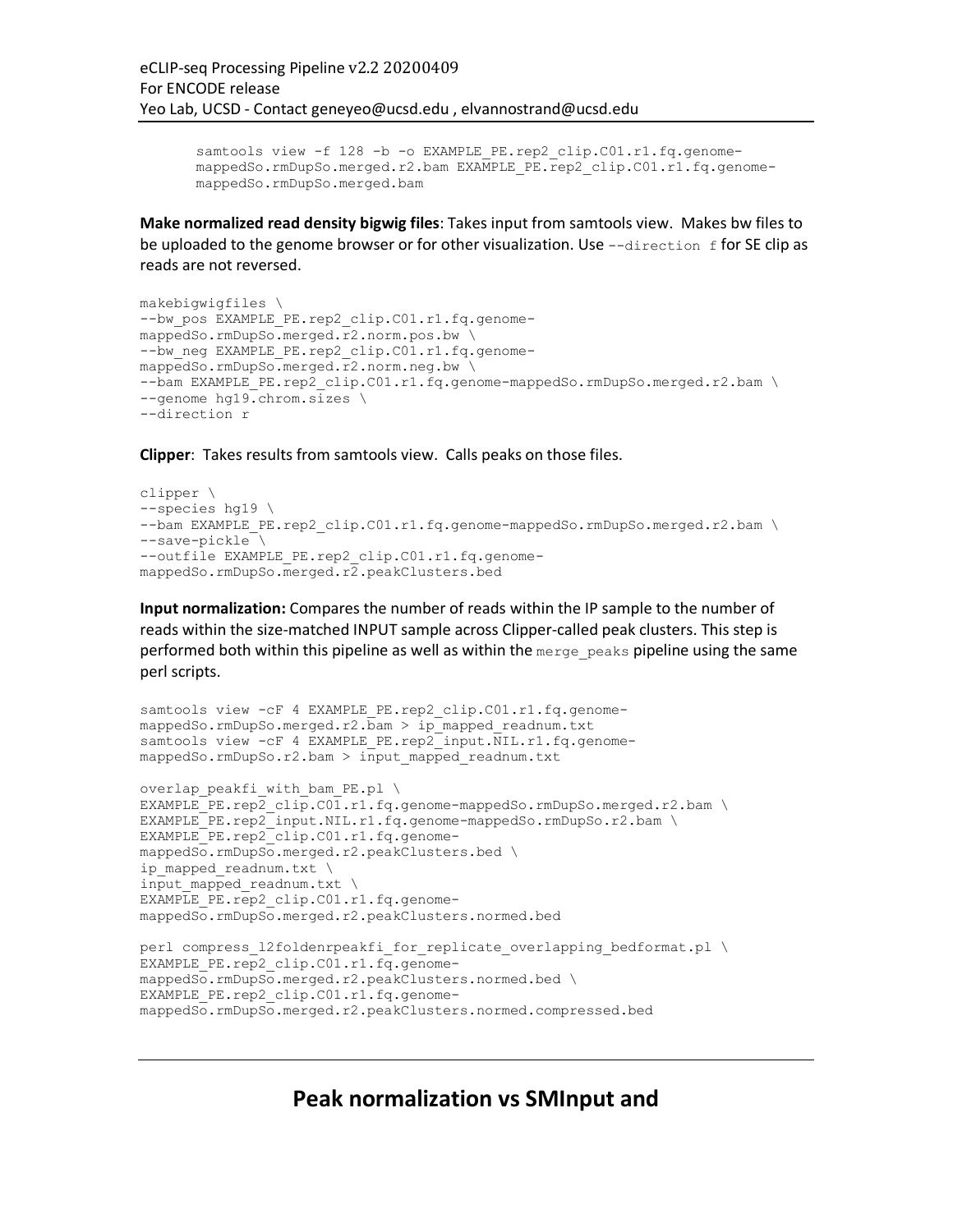# **reproducible peak / IDR analysis**

Peak normalization vs paired SMInput datasets is run as a second processing pipeline (merge\_peaks) available with additional documentation on github (https://github.com/YeoLab/merge\_peaks). Input files for normalization pipeline include .bam and .peak.bed files (generated through the pipeline above), as well as a manifest file pairing eCLIP datasets with their paired SMInput datasets as follows.

## **Requires:**

- Read 2 BAM file outputs from the core pipeline for each replicate IP and INPUT (ie. EXAMPLE\_PE.rep2\_clip.C01.r1.fq.genome-mappedSo.rmDupSo.merged.r2.bam, EXAMPLE PE.rep2 input.NIL.r1.fq.genome-mappedSo.rmDupSo.r2.bam). Or Read1 BAM file outputs if processing SE reads (ie. EXAMPLE\_SE.rep1\_clip.umi.r1.fq.genome-mappedSoSo.rmDup.bam)
- CLIPPER peak files from the core pipeline for each replicate (ie. EXAMPLE\_PE.rep2\_clip.C01.r1.fq.genomemappedSo.rmDupSo.merged.r2.peakClusters.bed)

# **Installation:**

This pipeline can be run with the following software installed on your environment. We recommend installation through the Anaconda package manager:

- **perl=5.10.1 (changes to sorting in 5.22 may work but cause slightly different peak output)**
	- o Statistics::Basic 1.6611
	- o Statistics::Distributions 1.02
	- o Statistics::R 0.34
- **IDR=2.0.2 (base environment):**
	- o python=3.4.5
	- o numpy=1.11.3
	- o scipy=0.19.1
	- o setuptools=32.3.1.post20170108
	- o matplotlib=2.0.0b4
- $\bullet$  cwl=1.0

## **Outline of workflow:**

● Normalize CLIP BAM over INPUT for each replicate (overlap\_peakfi\_with\_bam.cwl)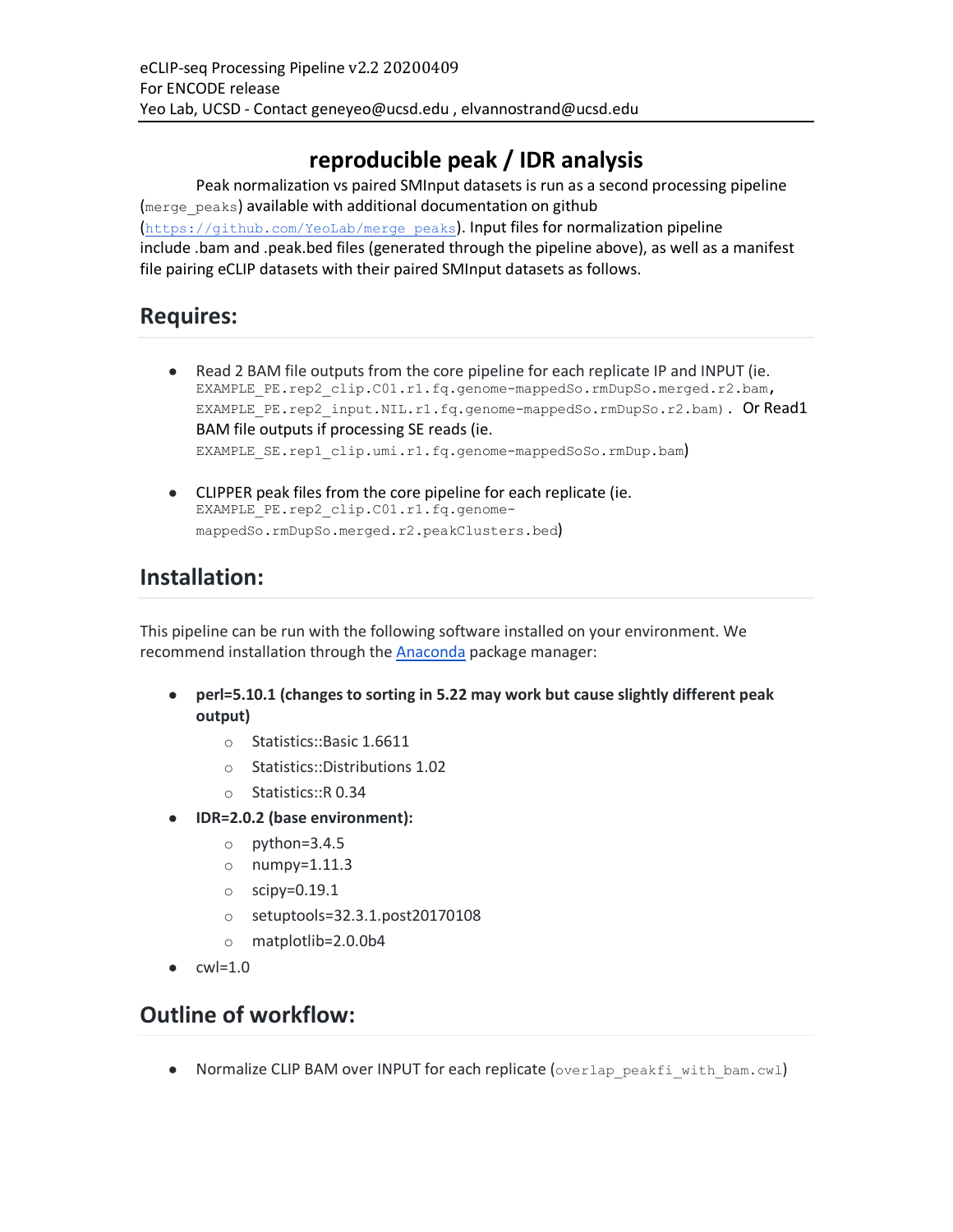- Peak compression/merging on input-normalized peaks for each replicate (compress\_l2foldenrpeakfi\_for\_replicate\_overlapping\_bedformat\_outputfull. cwl)
- Entropy calculation on CLIP and INPUT read probabilities within each peak for each replicate (make informationcontent from peaks.cwl)
- Reformat \*.full files into \*.bed files for each replicate  $(full to bed.cwl)$
- Run IDR on peaks ranked by entropy  $(idr.cwl)$
- Calculates summary statistics at different IDR cutoffs (parse idr peaks.cwl)
- Normalize CLIP BAM over INPUT using new IDR peak positions (overlap\_peakfi\_with\_bam.cwl)
- $\bullet$  Identifies reproducible peaks within IDR regions (get reproducing peaks.cwl)

### **Usage:**

Below is a description of all fields required to be filled out in the manifest file. See

https://github.com/YeoLab/merge\_peaks/blob/master/example/204\_RBFOX2.yaml for a full example for the ENCODE RBFOX2 HepG2 eCLIP experiment.

BAM file containing the merged-barcode (read 2 only) post PCR duplicate removal CLIP reads mapping to the genome for Replicate 1:

```
rep1_clip_bam_file:
  class: File
   path: EXAMPLE_PE.rep1_clip.A01.r1.fq.genome-
mappedSo.rmDupSo.merged.r2.bam
```
BAM file containing the merged-barcode (read 2 only) post PCR duplicate removal INPUT reads mapping to the genome for Replicate 1:

```
rep1_input_bam_file:
  class: File
  path: EXAMPLE PE.rep1 input.A01.r1.fq.genome-
mappedSo.rmDupSo.merged.r2.bam
```
BED file containing the called peak clusters for Replicate 1 **Output from CLIPPER**. This pipeline performs input normalization:

```
rep1_peaks_bed_file:
  class: File
 path: EXAMPLE_PE.rep1_clip.A01.r1.fq.genome-
mappedSo.rmDupSo.merged.r2.peakClusters.bed
```
BAM file containing the merged-barcode (read 2 only) post PCR duplicate removal CLIP reads mapping to the genome for Replicate 2:

```
rep2_clip_bam_file:
  class: File
 path: EXAMPLE PE.rep2 clip.C01.r1.fq.genome-
mappedSo.rmDupSo.merged.r2.bam
```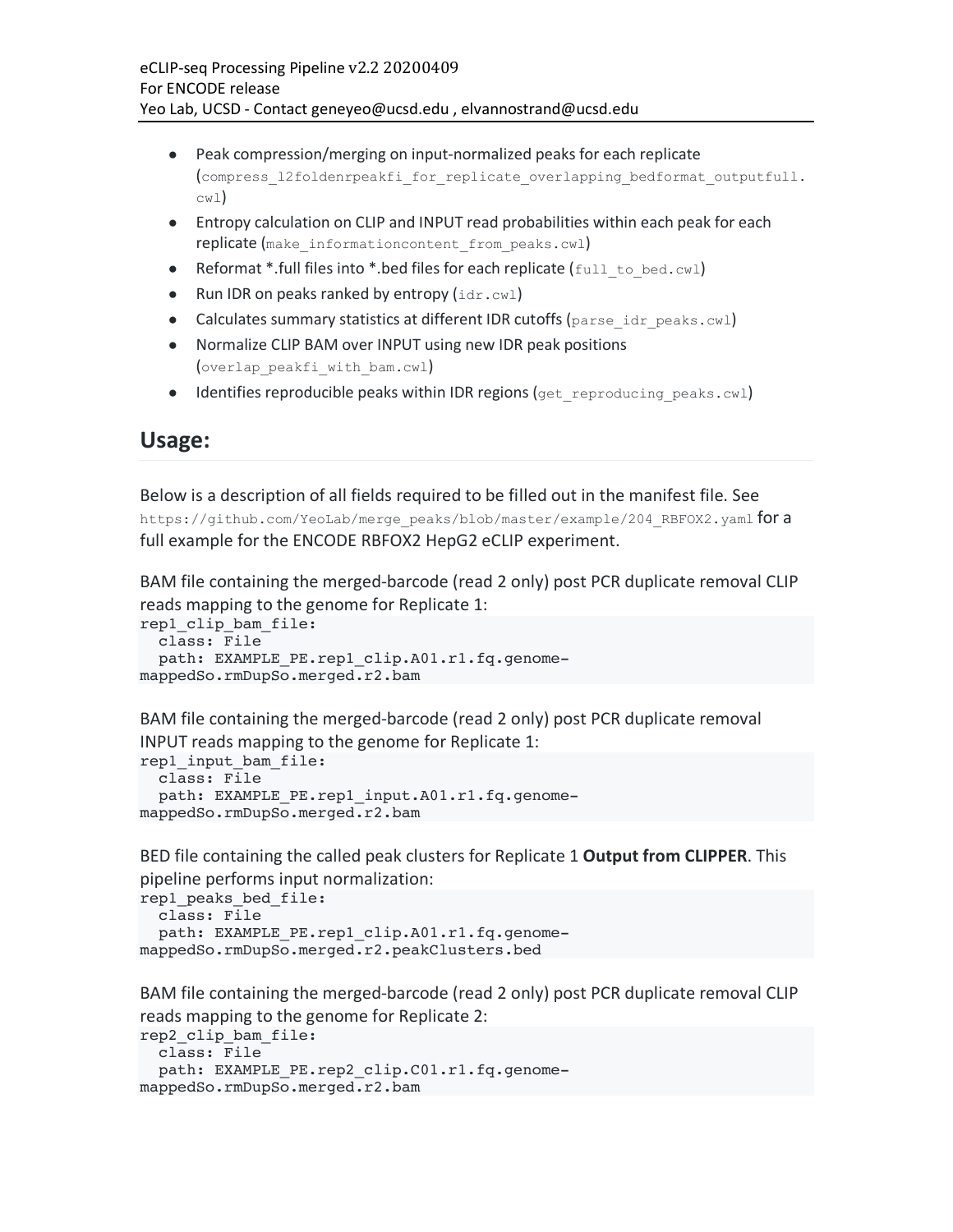BAM file containing the merged-barcode (read 2 only) post PCR duplicate removal INPUT reads mapping to the genome for Replicate 2: rep2\_input\_bam\_file: class: File path: EXAMPLE PE.rep2 input.C01.r1.fq.genomemappedSo.rmDupSo.merged.r2.bam

BED file containing the called peak clusters for Replicate 2 **Output from CLIPPER**. This pipeline performs input normalization:

rep2\_peaks\_bed\_file: class: File path: EXAMPLE PE.rep2 clip.C01.r1.fq.genomemappedSo.rmDupSo.merged.r2.peakClusters.bed

Final output files: ### FINAL OUTPUTS merged peaks custombed: reproducible peaks.bed merged peaks bed: reproducible peaks.custombed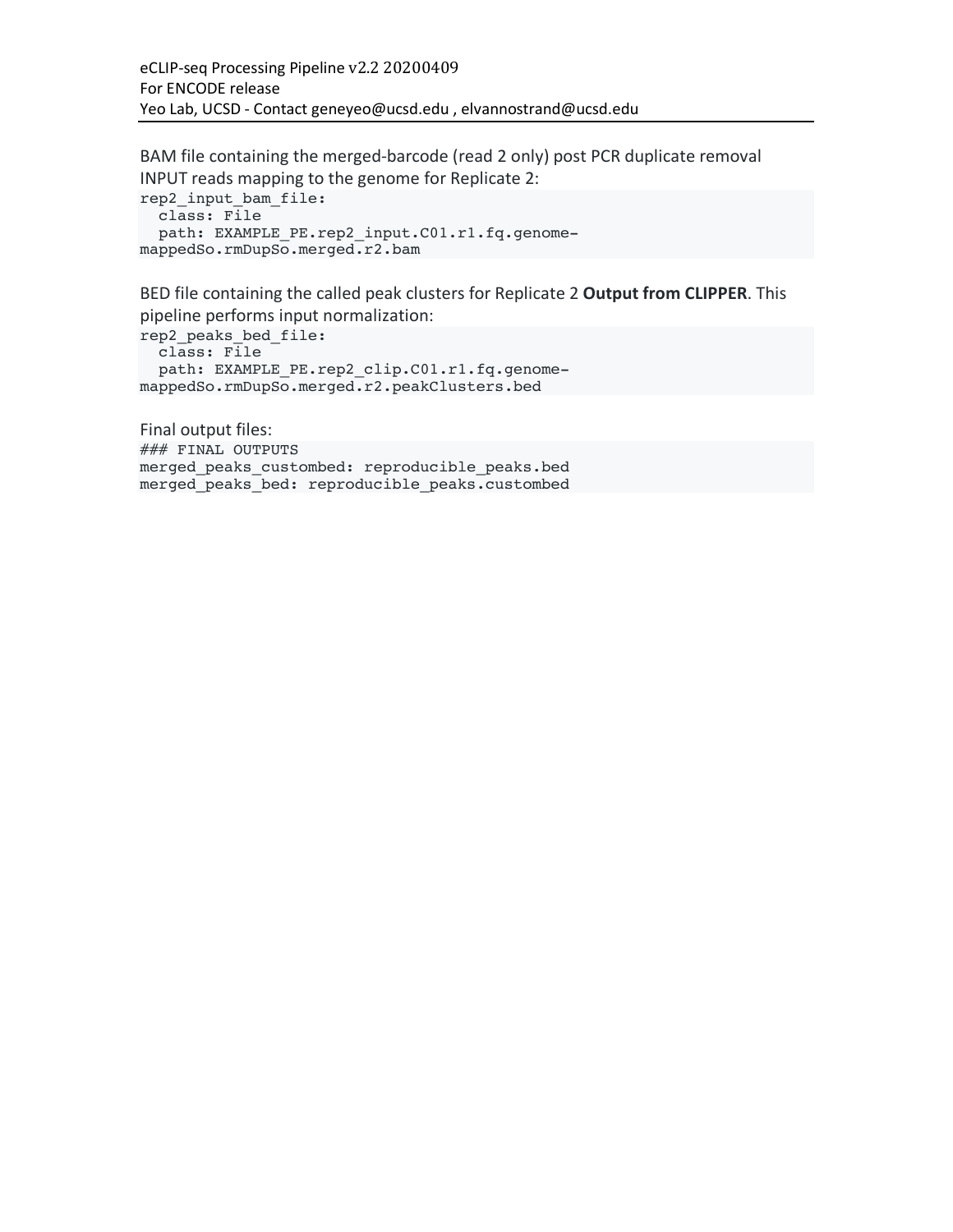### **To run the workflow:**

- Ensure that the yaml file is accessible and that wf\_get\_reproducible\_eclip\_peaks.cwl is in your \$PATH.
- Type: ./204 RBFOX2.yaml

## **Outputs**

- \*. merged peaks bed: this is the BED6 file containing reproducible peaks as determined by entropy-ordered peaks between two replicates.
	- o chromosome
	- o start
	- o end
	- o geomean of the log2 fold changes
	- o minimum of the -log10 p-value between two replicates
	- o strand This is probably what will be useful.
- $\bullet$  \*. full files: these tabbed outputs have the following columns (in order):
	- o chromosome
	- o start
	- o end
	- o name (colon separated region)
	- o reads in CLIP
	- o reads in INPUT
	- o p-value
	- o chi value or (F)isher
	- o (F)isher or (C)hi square test
	- o enriched or depleted
	- o negative log10p value (set to 400 if Perl Statistics::Distributions reports 'p = 0')
	- o log2 fold change
	- o entropy
- \*.idr.out: direct output from IDR, used only as an intermediate for QC checks
	- o IDR chromosome
	- o IDR start
	- o IDR end
	- o IDR name
	- o IDR score (min(int(log2(-125*IDR*), 1000))
	- o IDR strand
	- o localIDR (-log10(*Local IDR*))
	- o globalIDR (-log10(*Global IDR*))
	- o Rep1 merged peak start
	- o Rep1 merged peak end